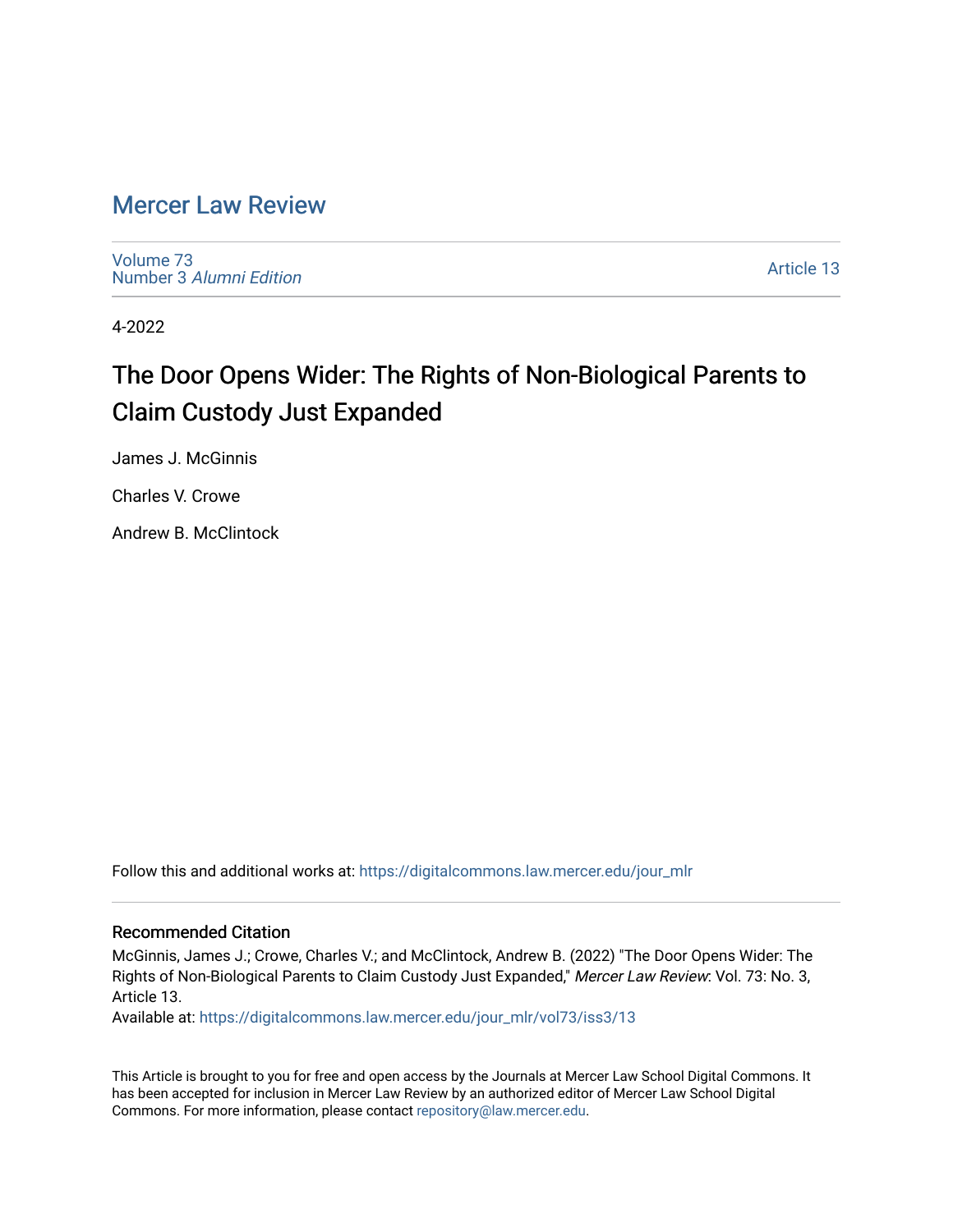# **The Door Opens Wider: The Rights of Non-Biological Parents to Claim Custody Just Expanded**

# **James J. McGinnis\***

# **Charles V. Crowe\*\***

## **Andrew B. McClintock\*\*\***

#### I. INTRODUCTION

In the summer of 2013, Susan Hill and Amy Burnett exchanged wedding rings in North Carolina. Though same-sex marriage was not yet legal in most states (North Carolina included), Hill and Burnett moved forward to live together as spouses and began making plans to grow their family. Later in 2013, Burnett began trying to become pregnant. Both women contributed to the cost of the procedures designed to promote pregnancy and, in 2014, Burnett became pregnant with twin girls.<sup>1</sup>

During Burnett's pregnancy, Hill attended birthing classes, purchased items for the nursery, and took part in other sundry tasks that ordinarily precede the birth of children. In late 2014, Hill was present when Burnett gave birth to two baby girls and the parties met

#### 983

<sup>\*</sup>Partner, Warner Bates. Auburn University (B.A., 1979); Mercer University School of Law (J.D., 1982). Member, State Bar of Georgia.

<sup>\*\*</sup>Associate, Warner Bates. Mercer University (B.A., 2006); Mercer University School of Law (J.D., 2010). Member, State Bar of Georgia.

<sup>\*\*\*</sup>Associate, Warner Bates. University of Georgia (B.A., 2012); University of Georgia School of Law (J.D., 2016). Member, State Bar of Georgia.

<sup>1.</sup> Hill v. Burnett, 349 Ga. App. 260, 261–62, 825 S.E.2d 617, 619 (2019).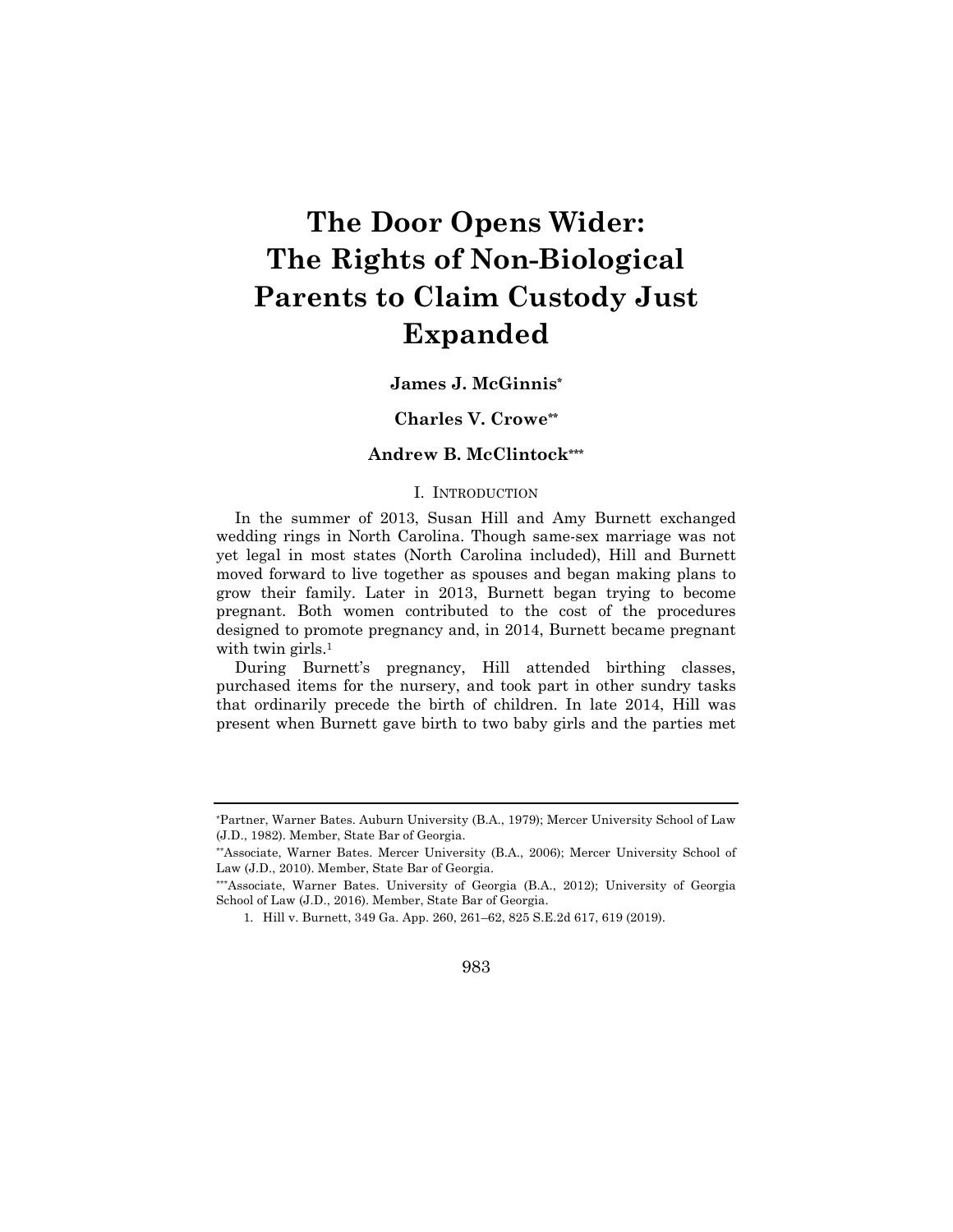with an adoption attorney shortly thereafter to discuss Hill adopting the children (although no adoption was ultimately finalized).2

The parties continued to live together for nearly two more years, during which time Hill helped care for the children, provided clothing and necessities for the children, and developed a bond with the children. The women agreed that Hill would be called "Momma," and Burnett gave Mother's Day cards to Hill.3

In June 2016, the women's relationship ended, and Burnett and the children moved out of the parties' residence. During this time, Burnett continued to send Hill photographs of the children and referred to Hill as "Momma." Later that year, Hill filed suit in the Superior Court of Cobb County, Georgia seeking legitimation and establishment of custody and parenting rights. Since no legal basis existed for an unwed parent to claim custodial rights to a child who was not their biological offspring, Hill pled her case on theories of implied contract, promissory estoppel, and constitutional rights.4

The trial court dismissed Hill's action for lack of standing as Hill was neither a biological parent of the children, nor an adopted parent of the children. The trial court also sanctioned Hill by ordering her to pay Burnett's attorney's fees pursuant to O.C.G.A.  $\S 9-15-14(a)^5$  which provides:

[R]easonable and necessary attorney's fees and expenses of litigation shall be awarded to any party against whom another party has asserted a claim, defense, or other position with respect to which there existed such a complete absence of any justiciable issue of law or fact that it could not be reasonably believed that a court would accept the asserted claim, defense, or other position.6

Though the attorney's fee award was reversed in part on appeal, Hill had no choice but to live with the trial court's ruling that she lacked any standing to petition for custodial rights to children she helped raise and who had once called her "Momma."7 Such was the case for numerous other non-traditional parents at the time who found themselves on the receiving end of Georgia's often harsh child custody laws. However, it

<sup>2</sup>*. Id.*

<sup>3</sup>*. Id.* at 262, 825 S.E.2d at 619.

<sup>4</sup>*. Id.*

<sup>5.</sup> O.C.G.A. § 9-15-14(a) (2021).

<sup>6</sup>*. Hill*, 349 Ga. App. at 260–61, 825 S.E.2d at 618–19.

<sup>7</sup>*. See Id.* (reversing in part an attorney's fee award under O.C.G.A. § 9-15-14(a) as appellant presented a justiciable issue when seeking to establish standing and gain custody and parenting time/visitation).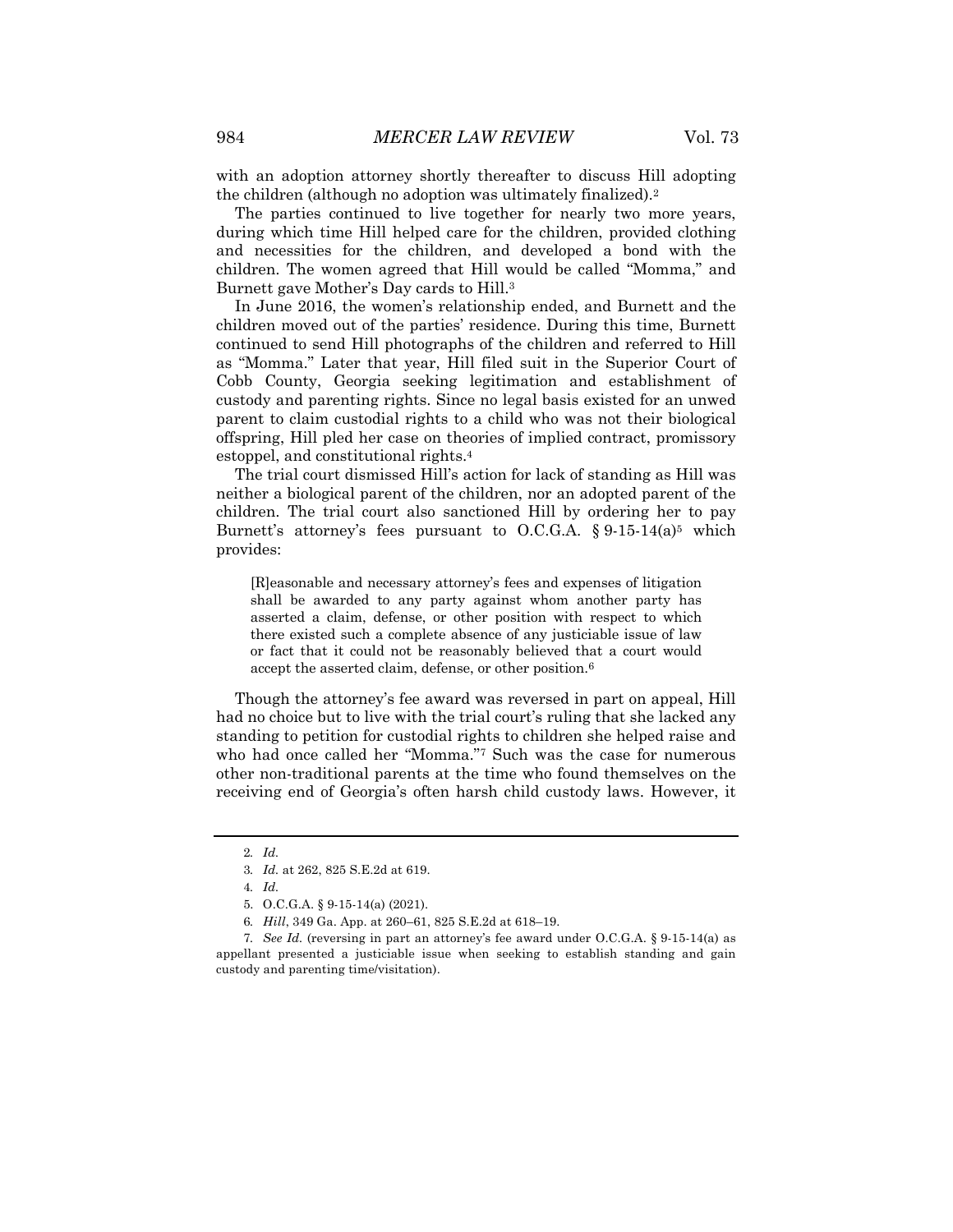was the hope of many Georgia legal advocates and legislators that this would soon change.

As courts and state legislatures nationwide began to recognize the need to accommodate modern family structures, many states began to establish, either through the legislature or through the courts, an avenue for individuals who have acted in a parental role to a child to seek and obtain formal custodial or visitation rights to the child even without a biological or other recognized legal relationship.

On July 1, 2019, Georgia joined many other states with the enactment of the Adjudicated Equitable Caregiver statute.8 The statute was sponsored by Chuck Efstration (R-Dacula) and passed by the Georgia General Assembly in April 2019 by a vote of 152 to 3, with 15 not voting.9 The statute, which officially took effect on July 1, 2019, permits a person who demonstrates an established parental role to petition the court for a determination that they are an "equitable caregiver" to the child; once that determination is made, the court may award visitation or even custodial rights—and responsibilities—to the equitable caregiver.10

### II.WHAT IS THE ADJUDICATED EQUITABLE CAREGIVER ACT?

In brief, the Adjudicated Equitable Caregiver Act authorizes Georgia Superior Courts to grant custody or visitation rights to third parties who have acted in a dedicated parental role to a minor child, even though they may not have a formal legal or biological relationship.11 Prior to its enactment, the right of custody was restricted to a few specific classes of people. Legal parents—the parents of children born in wedlock, and the biological fathers of children born out of wedlock who have sought legitimation—are entitled to custody and to exercise parental power over their minor children until and unless their parental rights and relationship is terminated by the operation of law.12 Adoptive parents enjoy full parental and custodial rights once the adoption process is complete, and the rights of the biological/former parents are terminated.13 Certain close family members (grandparents, great-grandparents, aunts, uncles, great-aunts, great-uncles, siblings, and adoptive parents) are also statutorily authorized to seek custody only upon a loss of parental power and a showing that the removal of

<sup>8.</sup> O.C.G.A. § 19-7-3.1 (2021).

<sup>9.</sup> Ga. H.B. 543, Reg. Sess. (2019).

<sup>10.</sup> O.C.G.A. § 19-7-3.1.

<sup>11</sup>*. Id.*

<sup>12.</sup> O.C.G.A. § 19-7-1 (2021).

<sup>13</sup>*. Id.*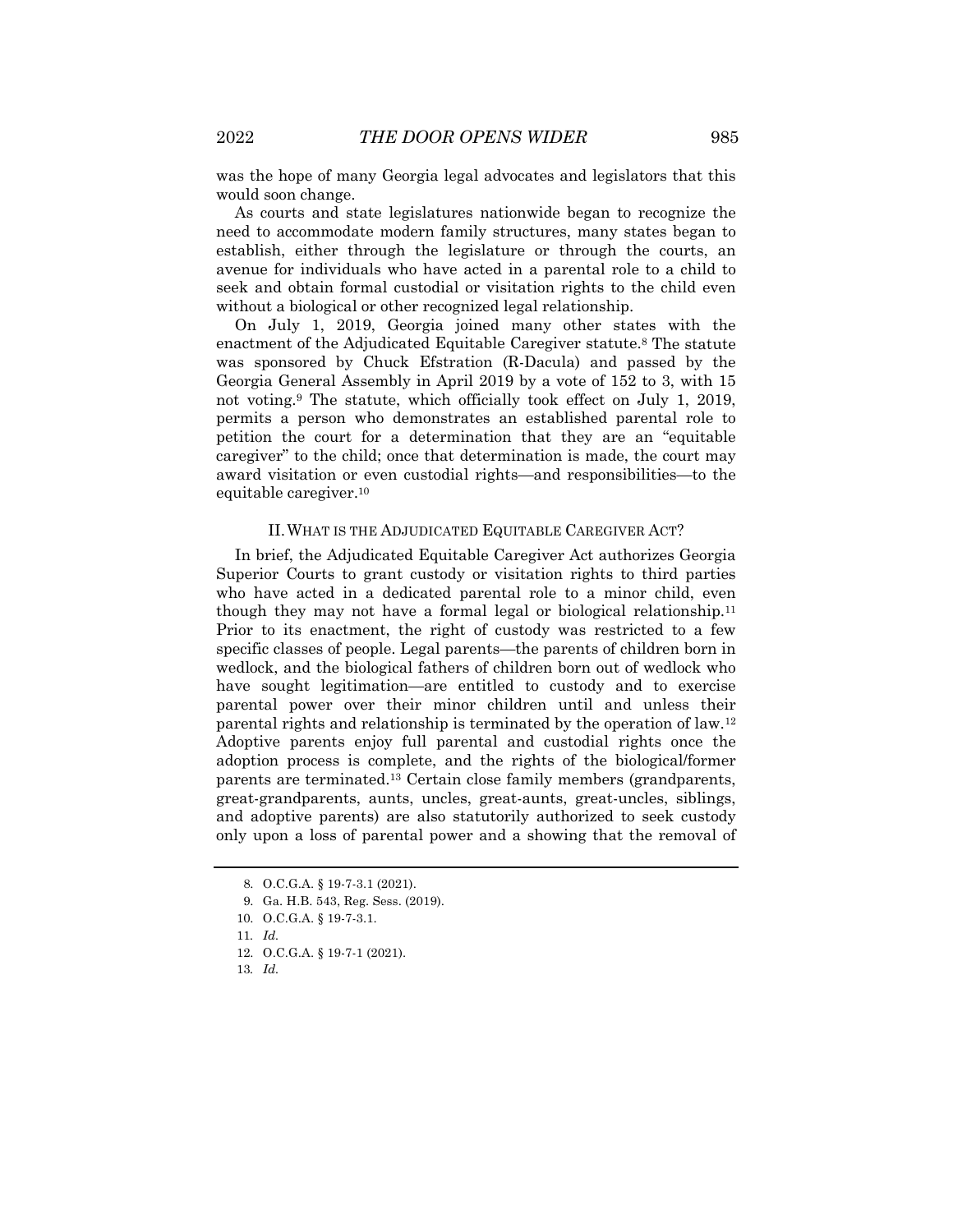custody from the legal parents is in the best interests of the children.14 Additionally, another statute commonly referred to as the "grandparent visitation statute,"15 authorizes grandparents to file an original action for visitation (but not custody) with a minor grandchild<sup>16</sup> and authorizes grandparents, great-grandparents, and siblings of a minor child to intervene and seek visitation rights where custody, termination of parental rights, or visitation is already at issue in litigation.17 Legitimation, which is necessary for a biological parent who is not a legal parent to pursue before they may seek custodial rights, is an avenue available only to biological fathers by the express terms of Georgia's legitimation statute.18

As the modern family has evolved, and especially in the wake of the Supreme Court of the United States' decision legalizing same-sex marriage in *Obergefell v. Hodges*,19 serious cracks and gaps have begun to appear in the coverage of the traditional custody framework discussed above. Stepparents, for example, do not fall within the categories of relatives that are permitted to seek custodial rights under O.C.G.A. § 19-7-1 or visitation rights under O.C.G.A. § 19-7-3; in the absence of an adoption, which is not possible while both legal parents retain their parental rights, a stepparent could be left with no enforceable legal right to their stepchildren if something were to happen to the legal parent spouse.<sup>20</sup> Even if the stepparent had maintained a dedicated and committed parental role to their stepchild for the balance of the child's life, divorce, or the death of the legal parent spouse could deprive the stepparent entirely of any enforceable right to see the child or maintain the relationship. Same-sex couples faced similar risks: if only one partner had a biological relationship to the child, the only established path for the non-biological parent to obtain formal custodial or visitation rights was adoption. If for whatever reason adoption was not possible, the non-biological parent could be left without any legally cognizable relationship to the child if something happened to the biological parent or the parents separated.

<sup>14.</sup> O.C.G.A. § 19-7-1(b.1) (2021).

<sup>15.</sup> O.C.G.A. § 19-7-3 (2018) (invalidated by O.C.G.A. § 19-7-3.1).

<sup>16</sup>*. Id.* at § 19-7-3(b)(1)(A).

<sup>17</sup>*. Id.* at § 19-7-3(b)(1)(B).

<sup>18.</sup> O.C.G.A. § 19-7-22(b) (2021). *See Hill,* 349 Ga. App. 260, 825 S.E.2d 617 (assessing sanctions against female former same-sex partner for seeking to legitimate child in absence of authority permitting her to do so).

<sup>19.</sup> 576 U.S. 644 (2015).

<sup>20</sup>*. See* O.C.G.A. §§ 19-7-1, 19-7-3.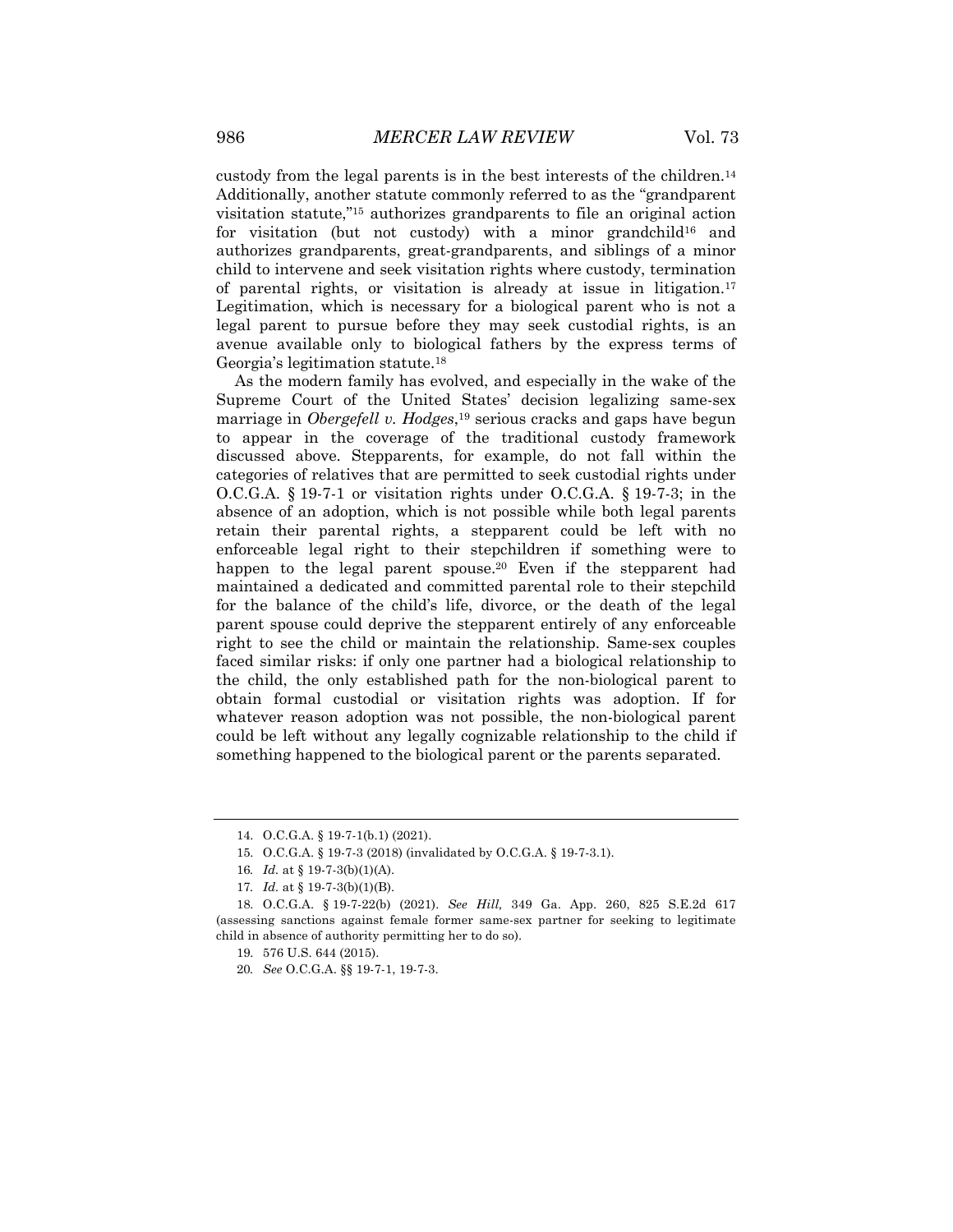The Equitable Caregiver Act represents an attempt to bridge that gap, in that it permits any individual, regardless of biological relationship, to seek custodial and visitation rights with a minor child provided that they demonstrate standing under the criteria set forth in the statute, which is discussed below.21 This provides an avenue for those categories of caregivers discussed above—stepparents, same-sex partners or spouses, and other close family members or friends who may not fit into the traditional relationship roles contemplated under Georgia's previous custody framework—to formally protect their relationships with the children they have raised and cared for as their own.

#### III. HOW DOES THE ADJUDICATED EQUITABLE CAREGIVER ACT WORK?

O.C.G.A. § 19-7-3.1 sets forth the entire petition and procedural framework for an individual seeking adjudication as an equitable caregiver.22 The statute contemplates a two-part process. First, the petitioner must establish standing by demonstrating by clear and convincing evidence that he or she has:

(1) Fully and completely undertaken a permanent, unequivocal, committed, and responsible parental role in the child's life;

(2) Engaged in consistent caretaking of the child;

(3) Established a bonded and dependent relationship with the child, which relationship was fostered or supported by a parent of the child, and such individual and the parent have understood, acknowledged, or accepted that or behaved as though such individual is a parent of the child;

(4) Accepted full and permanent responsibilities as a parent of the child without expectation of financial compensation; and

(5) Demonstrated that the child will suffer physical harm or longterm emotional harm and that continuing the relationship between such individual and the child is in the best interest of the child.<sup>23</sup>

In assessing the harm element of subsection  $(d)(5)$ , the statute further provides that the court should consider:

(1) Who are the past and present caretakers of the child;

<sup>21.</sup> O.C.G.A. § 19-7-3.1.

<sup>22</sup>*. Id.*

<sup>23</sup>*. Id.* at § 19-7-3.1(d).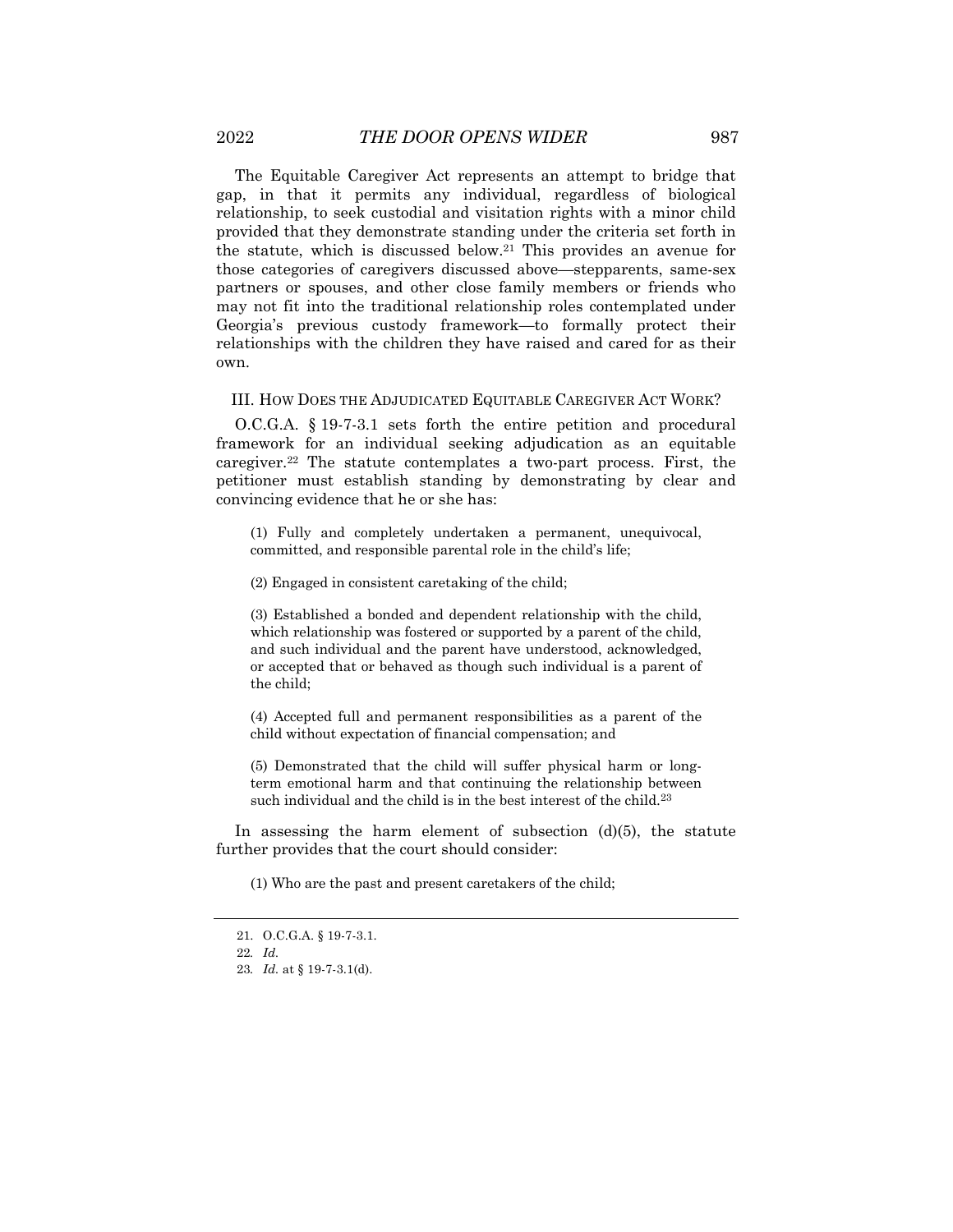(2) With whom has the child formed psychological bonds and the strength of those bonds;

(3) Whether competing parties evidenced an interest in, and contact with, the child over time; and

(4) Whether the child has unique medical or psychological needs that one party is better able to meet.24

The statute provides that the initial pleading must be supported by an affidavit attesting to these elements and alleging specific facts under oath and provides that the respondent or defendant party "shall" file a response affidavit along with their Answer.25

The court may hold a hearing on an expedited basis to determine "undisputed facts that are necessary and material to the issue of standing" and, if the court is satisfied that the allegations are sufficient, the petitioner may "proceed to [an] adjudication" of their equitable caregiver status based upon the five factors set forth above.26 The statute also permits the court to grant standing based upon the consent of a child's parents to the establishment of the equitable caregiver relationship, or based upon a written agreement between the proposed caregiver and the parent "indicating an intention to share or divide caregiving responsibilities for the child."27 Once the court determines a petitioner has standing, the statute provides simply that "[t]he court may enter an order as appropriate to establish parental rights and responsibilities for such individual, including, but not limited to, custody or visitation."28

#### IV. THE CONSTITUTIONAL FRAMEWORK

Georgia's legislature and higher courts have grappled with the establishment of a constitutional framework to allow non-parents to petition for visitation and custodial rights with minor children for more than twenty-five years. The 1998 revisions to the grandparent visitation statute, O.C.G.A. § 19-7-3, provided three avenues for a grandparent to seek visitation: (1) by filing an original action; (2) by intervening in already-ongoing litigation regarding custody of the child; and (3) by proceeding where the child has already been adopted by a blood relative

27*. Id.* at § 19-7-3.1(f).

<sup>24</sup>*. Id.* at § 19-7-3.1(e).

<sup>25</sup>*. Id.* at § 19-7-3.1(b)(1)–(2).

<sup>26</sup>*. Id.* at § 19-7-3.1(b)(3)–(4).

<sup>28</sup>*. Id.* at § 19-7-3.1(g).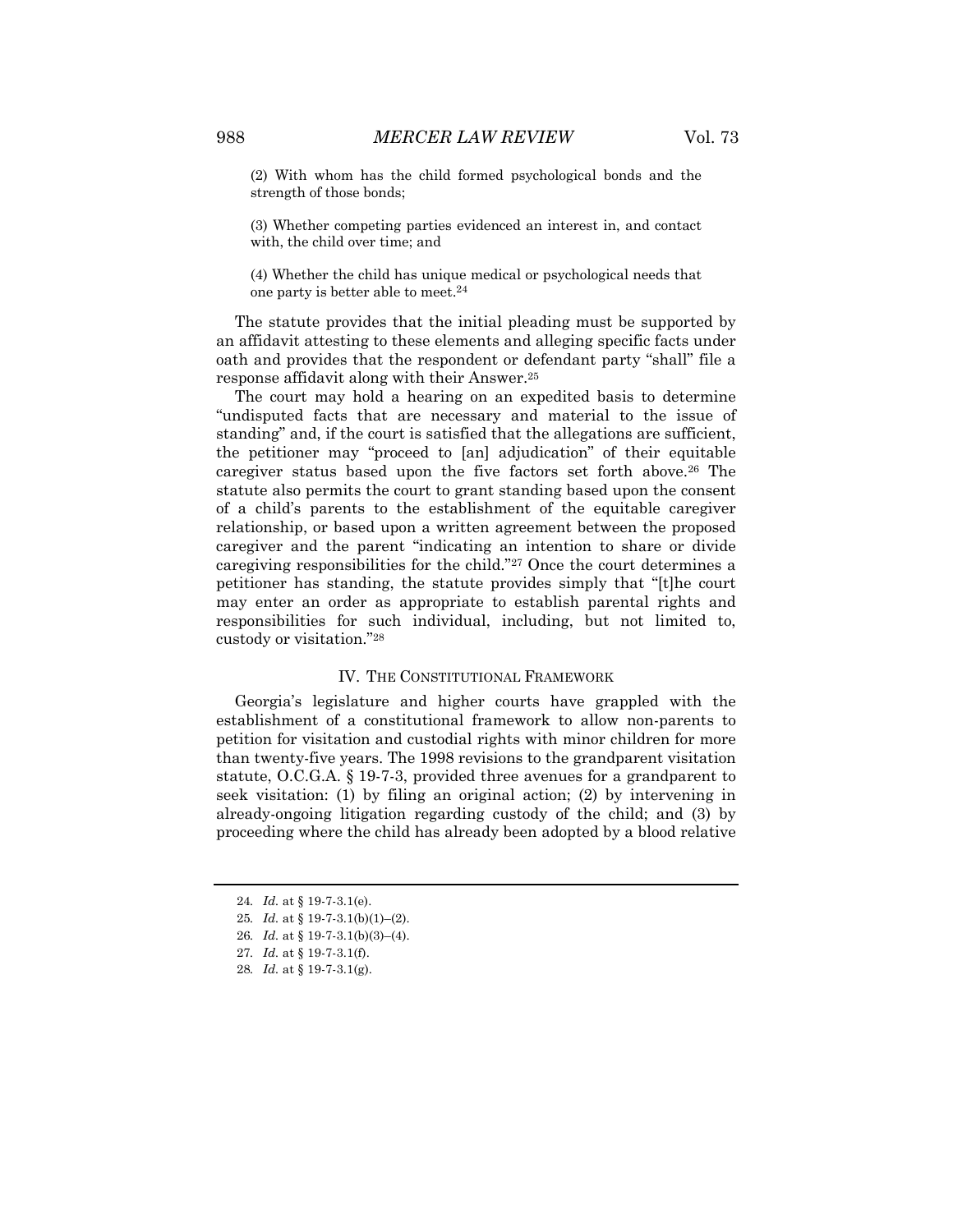or stepparent.29 To be awarded visitation rights, the petitioning grandparent merely had to prove "special circumstances which make such visitation rights necessary to the best interests of the child."30 In its 1995 decision in *Brooks v. Parkerson*,31 the Georgia Supreme Court found that standard constitutionally impermissible because the Due Process and Equal Protection Clauses of the state and federal Constitutions permit the state to invade the constitutional right of parents to custody and control of their children, "only where the state acts in its police power to protect the child's health or welfare, and where parental decisions in the area would result in harm to the child."32 As the court held, "even assuming grandparent visitation promotes the health and welfare of the child, the state may only impose that visitation over the parents' objections on a showing that failing to do so would be harmful to the child."33

In its 2001 opinion in *Clark v. Wade*,34 the Georgia Supreme Court set forth the constitutional standard applicable to custody disputes between parents and third parties.35 The *Clark* opinion actually addressed two consolidated appeals,36 both challenging the newly established "best interest" standard enacted by the legislature to replace the prior "parental unfitness" standard in custody disputes between parents and third parties under O.C.G.A.  $\S 19-7-1(b,1).37$ Specifically, the amended statutory language at issue provided:

- 31*. Id.* at 189, 454 S.E.2d at 769.
- 32*. Id.* at 193, 454 S.E.2d at 772.
- 33*. Id.* at 194, 454 S.E.2d at 773.
- 34. 273 Ga. 587, 544 S.E.2d 99 (2001).
- 35*. Id.* at 587–88, 544 S.E.2d at 100.

36. The first, *Clark v. Wade* (S00A1610), concerned a custody dispute between the father and the maternal grandparents after the parents divorced and the mother was arrested for a drug violation. The father petitioned for sole custody, and the grandparents intervened. The trial court found that awarding custody to the grandparents was in the best interests of the child but struck the "best interest" standard down as unconstitutional and awarded custody to the father. The second, *Driver v. Raines* (S00A2014), was an appeal from a custody dispute between an unwed father and the maternal grandparents, in which the trial court found O.C.G.A. § 19-7-1(b.1) unconstitutional for failing to articulate "any standard" and "allow[ing] the factfinder to substitute its subjective judgment about the child's best interest for the parent's decision, thus depriving parents of their liberty and privacy interests in the care, custody, and management of their children." *Id.* at 588–89, 544 S.E.2d at 101.

37*. Id.* at 587–88, 544 S.E.2d at 100 (citing O.C.G.A. § 19-7-1(b.1)).

<sup>29</sup>*. See* Brooks v. Parkerson, 265 Ga. 189, 190, 454 S.E.2d 769, 770–71 (1995) (citing former O.C.G.A. § 19-7-3(b)).

<sup>30</sup>*. Id.* at 191, 454 S.E.2d at 771.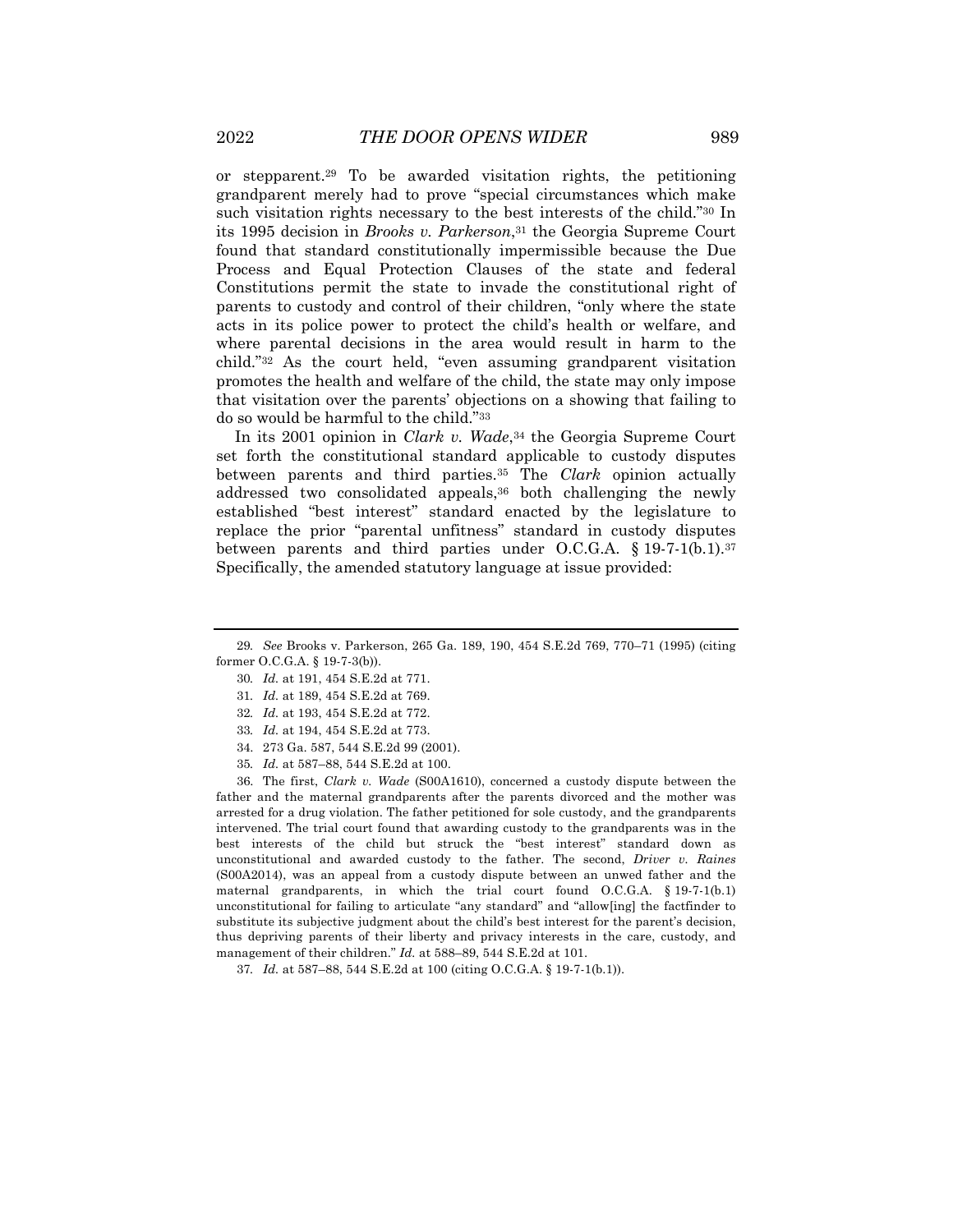[I]n any action involving the custody of a child between the parents or either parent and a third party limited to grandparent, greatgrandparent, aunt, uncle, great aunt, great uncle, sibling, or adoptive parent, parental power may be lost by the parent, parents, or any other person if the court hearing the issue of custody, in the exercise of its sound discretion and taking into consideration all the circumstances of the case, determines that an award of custody to such third party is for the best interest of the child or children and will best promote their welfare and happiness. There shall be a rebuttable presumption that it is in the best interest of the child or children for custody to be awarded to the parent or parents of such child or children, but this presumption may be overcome by a showing that an award of custody to such third party is in the best interest of the child or children. The sole issue for determination in any such case shall be what is in the best interest of the child or children.38

The Georgia Supreme Court in *Wade* explained that the "[a]doption of this new standard shift[ed] the trial court's inquiry solely from the current fitness of the biological parent to raise the child to include consideration of the child's interest in a safe, secure environment that promotes his or her physical, mental, and emotional development."39

Relying in part on the rationale of its prior opinion in *Brooks*, the Georgia Supreme Court in *Clark* reiterated that under the Georgia and United States Constitutions, "[p]arents have a constitutional right . . . to the care and custody of their children,"40 which is "a fiercely guarded right . . . that should be infringed upon only under the most compelling circumstances."41 Implicit in this right are three presumptions: "(1) the parent is a fit person entitled to custody, (2) a fit parent acts in the best interest of his or her child, and (3) the child's best interest is to be in the custody of a parent."42 Thus, "the state may interfere with a parent's right to raise his or her child only when the state acts to protect the child's health or welfare and the parent's decision would result in harm to the child."43

The required showing of harm to the child serves to rebut the presumptions in favor of parental custody and to authorize the state to

<sup>38.</sup> O.C.G.A. § 19-7-1(b.1).

<sup>39</sup>*. Wade*, 273 Ga. at 593, 544 S.E.2d at 104.

<sup>40</sup>*. Id.* at 596, 544 S.E.2d at 106.

<sup>41</sup>*. Id.* at 596–97, 544 S.E.2d at 106 (quoting In re Suggs, 249 Ga. 365, 367, 291 S.E.2d 233, 235 (1982)).

<sup>42</sup>*. Id.* at 593, 544 S.E.2d at 104.

<sup>43</sup>*. Id.* at 597, 544 S.E.2d at 106 (citing *Brooks*, 265 Ga. at 194, 454 S.E.2d at 773). *See* Troxel v. Granville, 530 U.S. 57 (2000).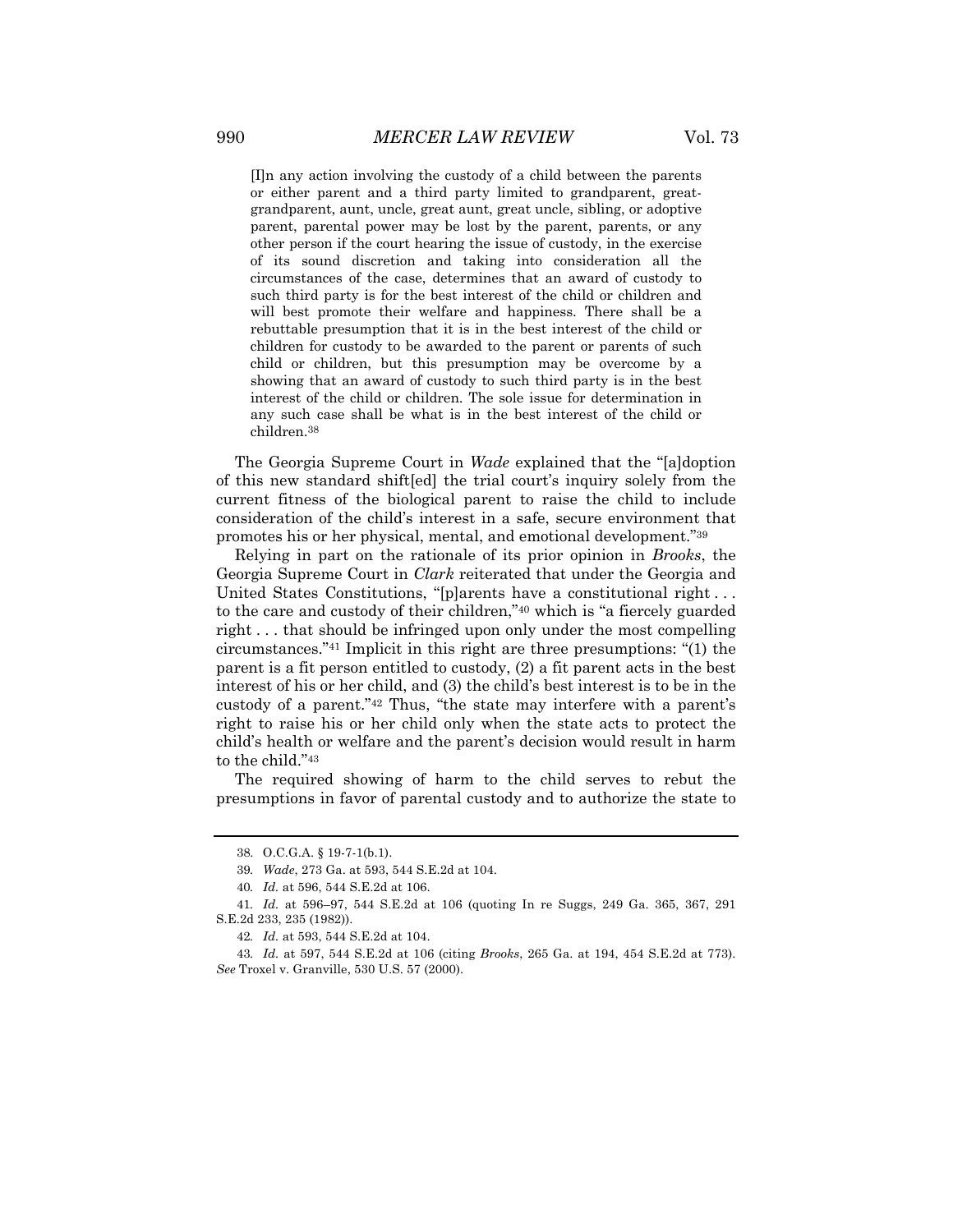constitutionally interfere with the parent's exclusive right to custody and control of the child.44

In upholding the newly enacted language of O.C.G.A. § 19-7-1(b.1), the Georgia Supreme Court concluded that the legislature had avoided the constitutional infirmities that were present in the statute at issue in the seminal Supreme Court of the United States case *Troxel v. Granville*,<sup>45</sup> noting that "[f]irst, OCGA § 19-7-1(b.1) expressly limits third parties who may seek custody to a specific list of the child's closest relatives, including an adoptive parent. Second, the statute defers to the fit parent's decision on custody by establishing a rebuttable presumption in favor of parental custody."46 Ultimately, the court held that the best interest standard applicable to custody disputes between third parties and parents requires:

[T]hat the third party must prove by clear and convincing evidence that the child will suffer physical or emotional harm if custody were awarded to the biological parent. Once this showing is made, the third party must then show that an award of custody to him or her will best promote the child's welfare and happiness.<sup>47</sup>

Notably, subsection (d)(5) of the Equitable Caregiver Act appears to incorporate the harm standard enunciated in *Wade* and other lines of authority addressing custodial disputes between parents and nonparents.48 The standard incorporated into the current version of the grandparent visitation statute requires a showing by clear and convincing evidence that "the health or welfare of the child would be harmed unless such visitation is granted and if the best interests of the child would be served by such visitation,"49 and the standard approved by the court in *Wade* and incorporated into the third-party custody statute requires that parental power be lost and "that the third party must prove by clear and convincing evidence that the child will suffer physical or emotional harm if custody were awarded to the biological parent . . . . [and] that an award of custody to him or her will best promote the child's welfare and happiness."50 However, the Equitable

<sup>44</sup>*. Id.* at 598, 544 S.E.2d at 107.

<sup>45.</sup> 530 U.S. 57 (2000).

<sup>46</sup>*. Wade*, 273 Ga. at 597, 544 S.E.2d at 107.

<sup>47</sup>*. Id.* at 599, 544 S.E.2d at 108.

<sup>48</sup>*. See, e.g.,* Patten v. Ardis, 304 Ga. 140, 140, 816 S.E.2d 633, 634 (2018) (following Brooks v. Parkerson and holding O.C.G.A. § 19-7-3(d), a subsection of the grandparent visitation statute, unconstitutional for failing to require a showing of harm to the child if visitation is not granted).

<sup>49.</sup> O.C.G.A. § 19-7-3(c)(1).

<sup>50</sup>*. Wade*, 273 Ga. at 599, 544 S.E.2d at 108. *See* O.C.G.A. § 19-7-1(b.1).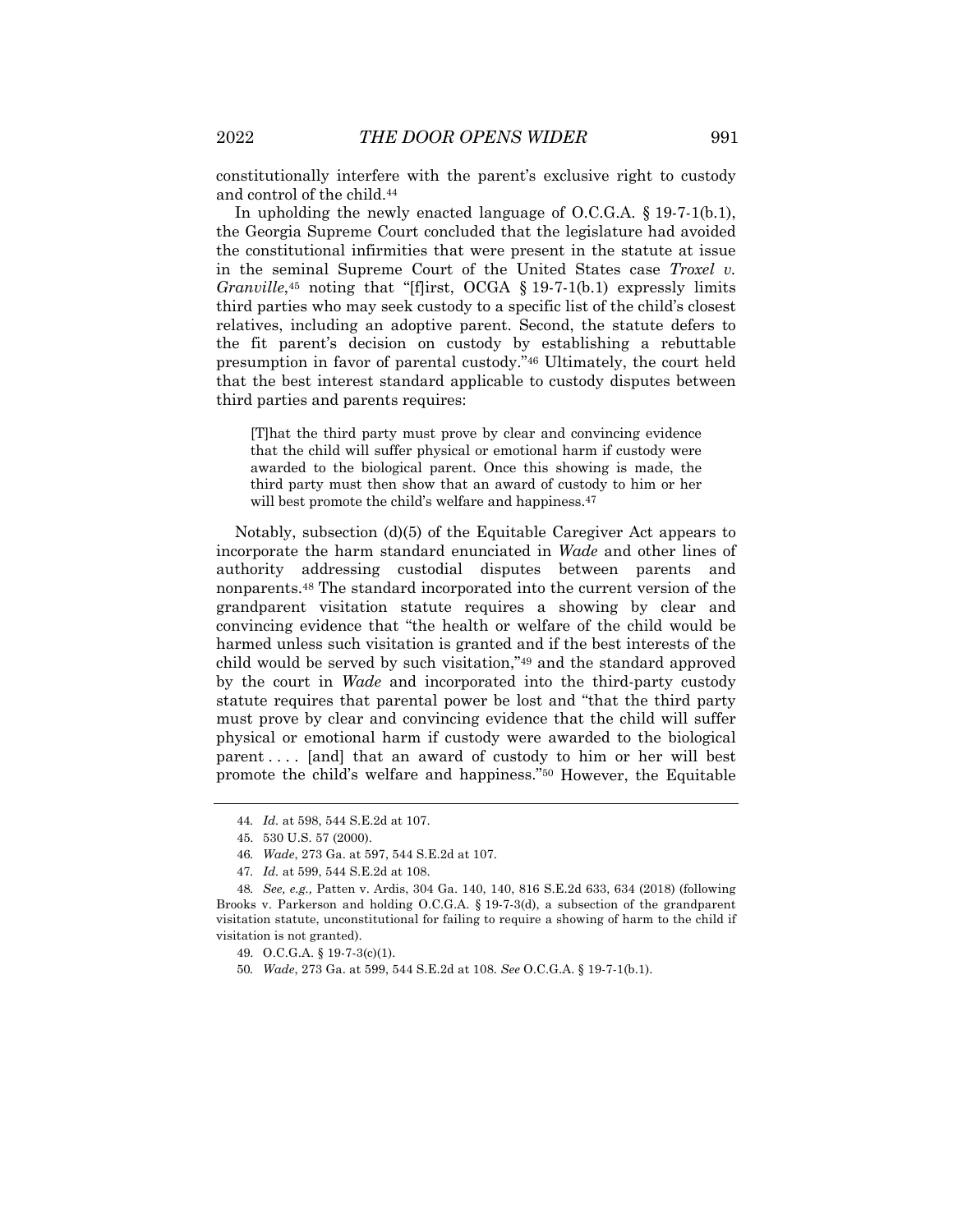Caregiver Act does not clearly specify whether the focus of the harm inquiry is on the denial of the continued relationship with the caregiver, or on harmful conduct by the parent, or both.51 In other words, insofar as the cases could be read to suggest a distinction in the constitutional standard applicable to visitation disputes (*Brooks* and *Patten*) and that applicable to custody disputes (*Wade*), there may be some questions as to whether or not the harm test set forth in the Equitable Caregiver Act—which contemplates both visitation and custodial awards to third parties—satisfies the applicable constitutional standards.

#### V. THE IMPACTS OF THE EQUITABLE CAREGIVER ACT

The Georgia Court of Appeals has issued three opinions referencing or deciding appeals under the Equitable Caregiver Act since its enactment in 2019.

The first of these, *Wallace v. Chandler*,52 concerned a custody petition filed in 2017 by foster parents seeking to establish custody of the foster child placed with them in dependency proceedings. The foster parents, the Chandlers, filed a petition stating that the child was deprived and requested that they be awarded sole custody of the minor child. The mother, who was incarcerated at the time of the filing, did not respond or appear at the final hearing, and the trial court granted the petition and awarded custody to the Chandlers. The mother then filed a motion to set the final custody order aside, which was denied, and appealed from the denial of the motion.53 Ultimately, the court of appeals reversed the trial court's denial of the motion to set aside on the grounds that the Chandlers did not have standing to pursue custody in the manner they sought to do so.54 As the court noted, "[i]n general, third parties have no right to seek custody of a child whose parents have not lost custody by one of the means established in O.C.G.A. § 19-7-1 or O.C.G.A. § 19-7-4 or have not been deemed unfit."55 While the legislature did provide for third parties to seek custody under O.C.G.A. § 19-7-1(b.1), foster parents are not one of the categories of family members who are authorized to seek custody under that code section.<sup>56</sup> However, in discussing possible alternative means for third parties to seek custody, the court of appeals specifically highlighted the

- 52. 360 Ga. App. 541, 859 S.E.2d 100 (2021).
- 53*. Id.* at 541–42, 859 S.E.2d at 101–02.
- 54*. Id.* at 545, 859 S.E.2d at 104.
- 55*. Id.* at 543, 859 S.E.2d at 102.

<sup>51.</sup> O.C.G.A. §§ 19-7-3.1(d)(5), (e).

<sup>56.</sup> O.C.G.A. § 19-7-1(b.1).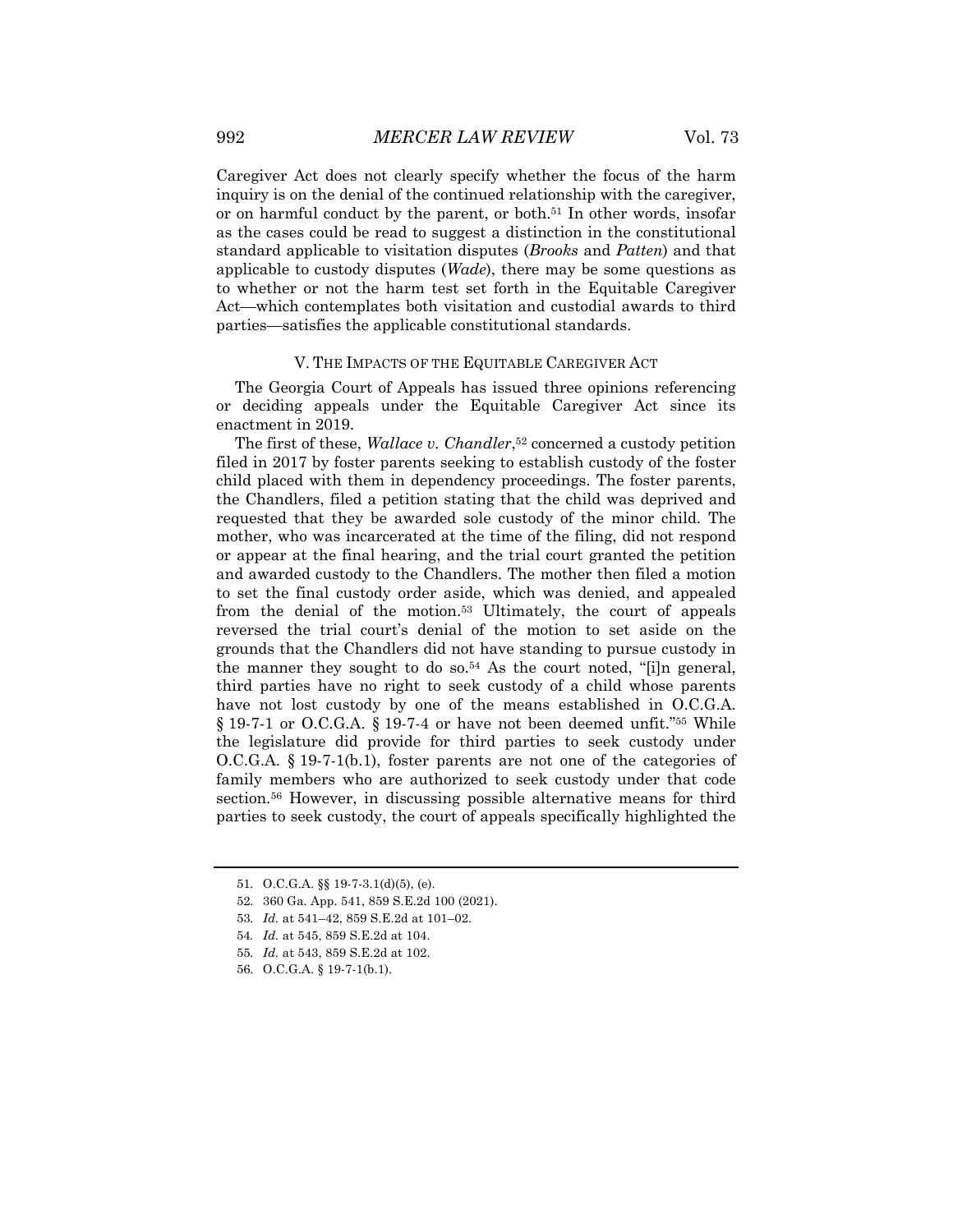recent enactment of O.C.G.A. § 19-7-3.1 as providing a possible avenue for non-relatives to seek and obtain custody of minors in their care.57

The first appeal from a substantive award under the Equitable Caregiver Act was decided by the Georgia Court of Appeals on October 4, 2021, in *Skinner v. Miles*.58 The petitioner, Miles, filed an action under the Equitable Caregiver Act against her former partner, Sarah Skinner, seeking custody and visitation of two minor children. Skinner and Miles had first adopted a child from Texas in 2009, but due to Texas law prohibiting same-sex couples from adopting, only Skinner's name was listed on the adoption paperwork. The parties gave the child Miles' surname as a means of recognizing Miles' role in the child's life. Shortly thereafter, Skinner became pregnant, and the child was born in 2010 and also given Miles' surname as her middle name. The parties lived together and shared responsibilities for care and activities with the children, took the children on vacations and holidays together, and Skinner provided financial support as well. The parties separated and moved to different residences in 2015, but Miles continued to visit with them, and they would stay at her house for scheduled visitation. In 2017, Skinner proposed a formal visitation arrangement, and after brief litigation, the parties entered into a formal Visitation Arrangement. Skinner married a new partner in 2018, and Miles filed an action under the Equitable Caregiver Act shortly after it became effective in July 2019.59

Following a four-day bench trial, the trial court determined that Miles had demonstrated standing, proven that she had "'established a strong bond with both minor children and that [she] had an ongoing relationship with both children since [S. M. S.'s] adoption and [K. M. S.'s] birth ....' [and] found that if Miles was not granted equitable caregiver status, the children would suffer long-term emotional harm."60 The court granted Miles' petition to be adjudicated an equitable caregiver, and Skinner appealed.61 On review, the court of appeals held that the trial court had properly applied the statute to the facts in determining standing based first upon the affidavits of the parties and then upon the five factors set forth in O.C.G.A. § 19-7-3.1(d).62 While Skinner claimed that "Miles did not establish by clear and convincing evidence that the children will suffer physical or

<sup>57</sup>*. Wallace*, 360 Ga. App. at 544–45, 859 S.E.2d at 103–04.

<sup>58.</sup> 361 Ga. App. 764, 863 S.E.2d 578 (2021) (recons. denied Nov. 2, 2021).

<sup>59</sup>*. Id*. at 764–767, 863 S.E.2d at 580–582.

<sup>60</sup>*. Id*. at 766, 863 S.E.2d at 581.

<sup>61</sup>*. Id.*

<sup>62</sup>*. Id.* at 770, 863 S.E.2d at 583; *See* O.C.G.A. § 19-7-3.1(d).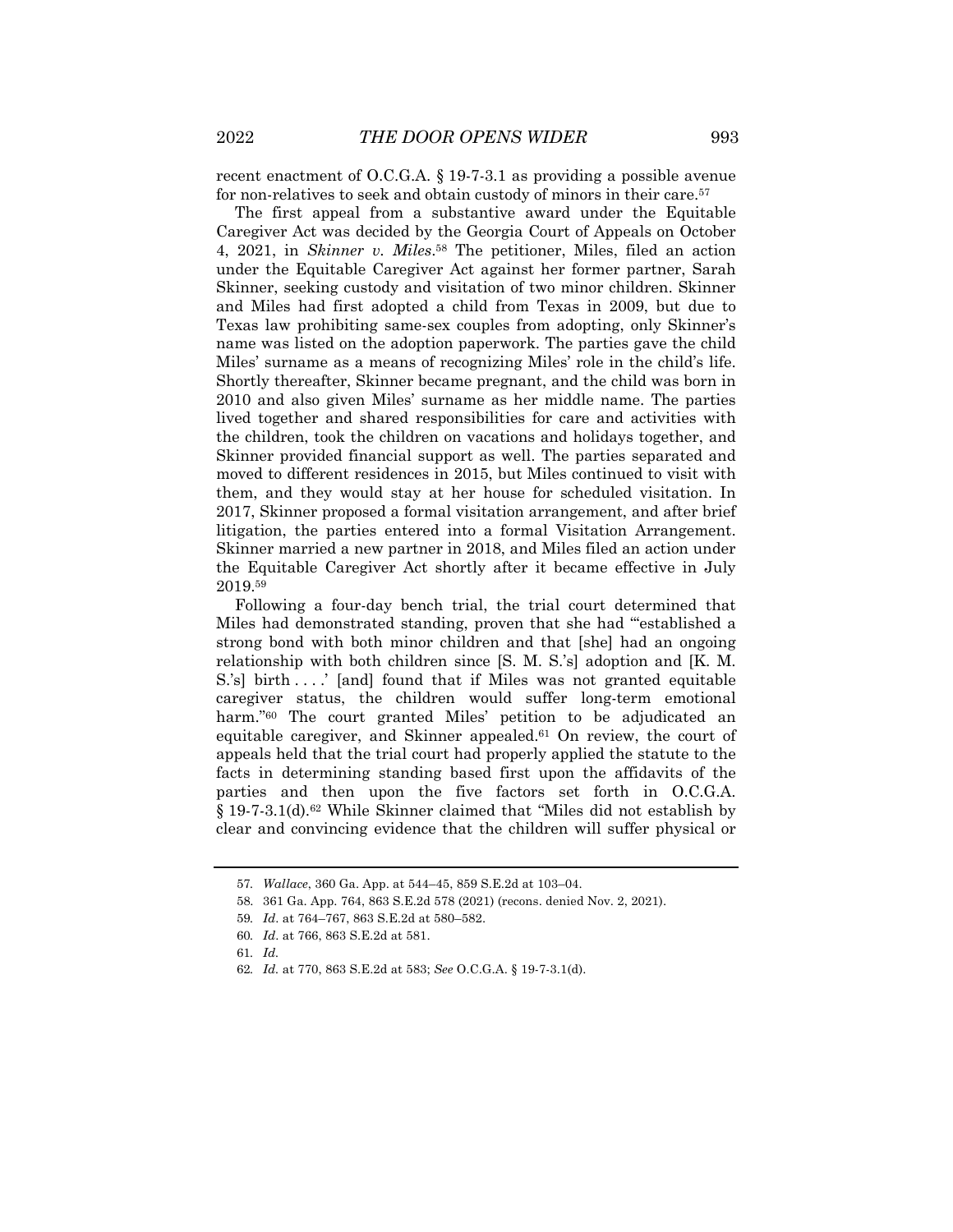long-term emotional harm if the court did not grant Miles equitable caregiver status," the court of appeals found that "after considering the factors listed in the statute for determining harm, the court concluded that Miles demonstrated that the children would suffer physical or long-term emotion[al] harm, and that continuing the relationship between Miles and the children was in the children's best interest."63 Notably, Skinner does not appear to have challenged the constitutionality of the statute. The court of appeals affirmed the trial court's ruling and denied Skinner's motion for reconsideration on November 2, 2021.64

The Georgia Court of Appeals ruled on a second challenge to a trial court's order under the Equitable Caregiver Act in *Teasley v. Clark*,65 issued on November 1, 2021. In *Teasley*, the minor child's stepfather, Clark, filed a Complaint against Teasley, the biological father, seeking to be adjudicated an equitable caregiver and requesting an award of joint legal and secondary physical custody after the child's biological mother, Stephanie Clark, passed away in a car accident. The evidence in the record showed that the petitioner, Craig Clark, began dating the child's mother in 2010, when the child was a year old, then married Stephanie Clark in 2013, and the three lived together in Georgia following his discharge from the military in 2014. After the mother died in a car accident in 2020, the child went to live with Teasley, his biological father, but Clark continued to support the child and had established a bond with him during their time living together. The trial court entered an order adjudicating Clark as an equitable caregiver and awarded him temporary visitation, and Teasley appealed.<sup>66</sup>

Teasley challenged the constitutionality of the statute, the propriety of the court's order of temporary visitation, and the court's failure to make specific findings of fact in its final order.67 On review, the court of appeals determined that he had failed to preserve the constitutional challenge for review because it was not raised at the trial court.68 The court of appeals also ruled that Teasley's challenge to the temporary visitation award relied upon inapplicable authority,<sup>69</sup> which predated

66*. Id.* at 721–22, 865 S.E.2d at 557.

69*. Id.* Teasley relied upon *Land v. Wrobel*, 220 Ga. 260, 138 S.E.2d 315 (1964), wherein the Georgia Supreme Court held that the mother, rather than the grandmother, was entitled to custody and control of a minor child after the custodial parent had died, where there was no finding or showing that the mother was unfit. However, as the court

<sup>63</sup>*. Id*. at 769, 863 S.E.2d at 583.

<sup>64</sup>*. Id.* at 770, 863 S.E.2d at 583.

<sup>65.</sup> 361 Ga. App. 721, 865 S.E.2d 556 (2021).

<sup>67</sup>*. Id.* at 722, 865 S.E.2d at 558.

<sup>68</sup>*. Id.*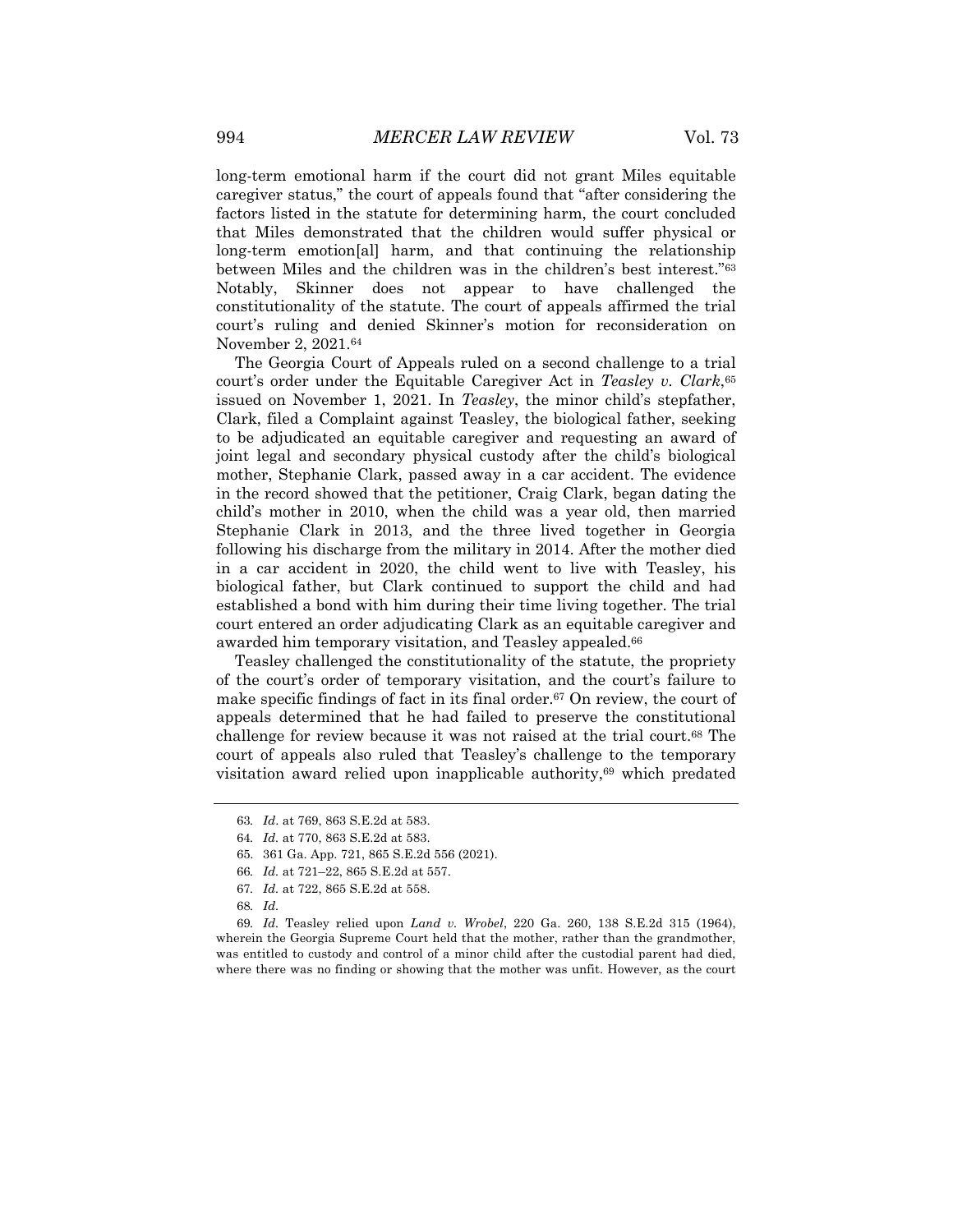the enactment of the Equitable Caregiver Act.70 The Equitable Caregiver Act does, by its clear terms, authorize the trial court to make an award of custody or visitation to an adjudicated equitable caregiver.71 Finally, the court of appeals was unpersuaded by Teasley's claim that the trial court had erred by failing to make specific findings of fact; while the statute does require that the court find by clear and convincing evidence that the petitioner has satisfied the elements of O.C.G.A. § 19-7-3.1(d), it does not require that additional specific findings of fact be made.72

While there has been relatively little appellate activity concerning the Equitable Caregiver Act since its enactment, it is clear it is being used at the trial level, and stepparents and former same-sex partners are successfully using it as intended to maintain relationships with children with whom they have established bonded, loving parental relationships even in the absence of a blood relationship. As the matters of *Hill* and *Wallace* illustrate, these outcomes were simply not possible under Georgia's custodial framework before the enactment of the Equitable Caregiver Act.

#### VI. LOOKING FORWARD: THE FUTURE OF THE EQUITABLE CAREGIVER ACT

At the time of this writing, a constitutional challenge to the Equitable Caregiver Act is pending before the Georgia Supreme Court. In an order dated September 1, 2021, the court of appeals transferred the pending appeal in *McAlister v. Clifton*<sup>73</sup> to the supreme court to hear the matter as an issue of first impression.74 The appeal was docketed in the supreme court on September 16, 2021, and oral arguments are scheduled for January 18, 2022.75 Attorneys and parents potentially seeking to avail themselves of the statute should be attentive to the outcome of this pending appeal.

in *Teasley* stated, *Land* predated the enactment of the statute by more than fifty years. Indeed, *Land* was decided at a time when habeas corpus proceedings were still proper means by which to adjudicate custody disputes. *But see* O.C.G.A. § 19-9-23(c) (2019) ("The use of a complaint in the nature of habeas corpus seeking a change of child custody is prohibited.").

<sup>70</sup>*. Teasley*, 361 Ga. App. at 722, 865 S.E.2d at 558.

<sup>71.</sup> O.C.G.A. § 19-7-3.1.

<sup>72</sup>*. Teasley*, 361 Ga. App. at 723, 865 S.E.2d at 558. By contrast, the court noted that the grandparent visitation statute does require that the trial court make specific written findings of fact. *See* O.C.G.A. § 19-7-3.1.

<sup>73.</sup> A21A1264. McAlister v. Clifton., Sept. 21, 2021.

<sup>74</sup>*. Id.*

<sup>75.</sup> McAlister v. Clifton, \_ Ga. App. \_, 867 S.E.2d 126 (2021).